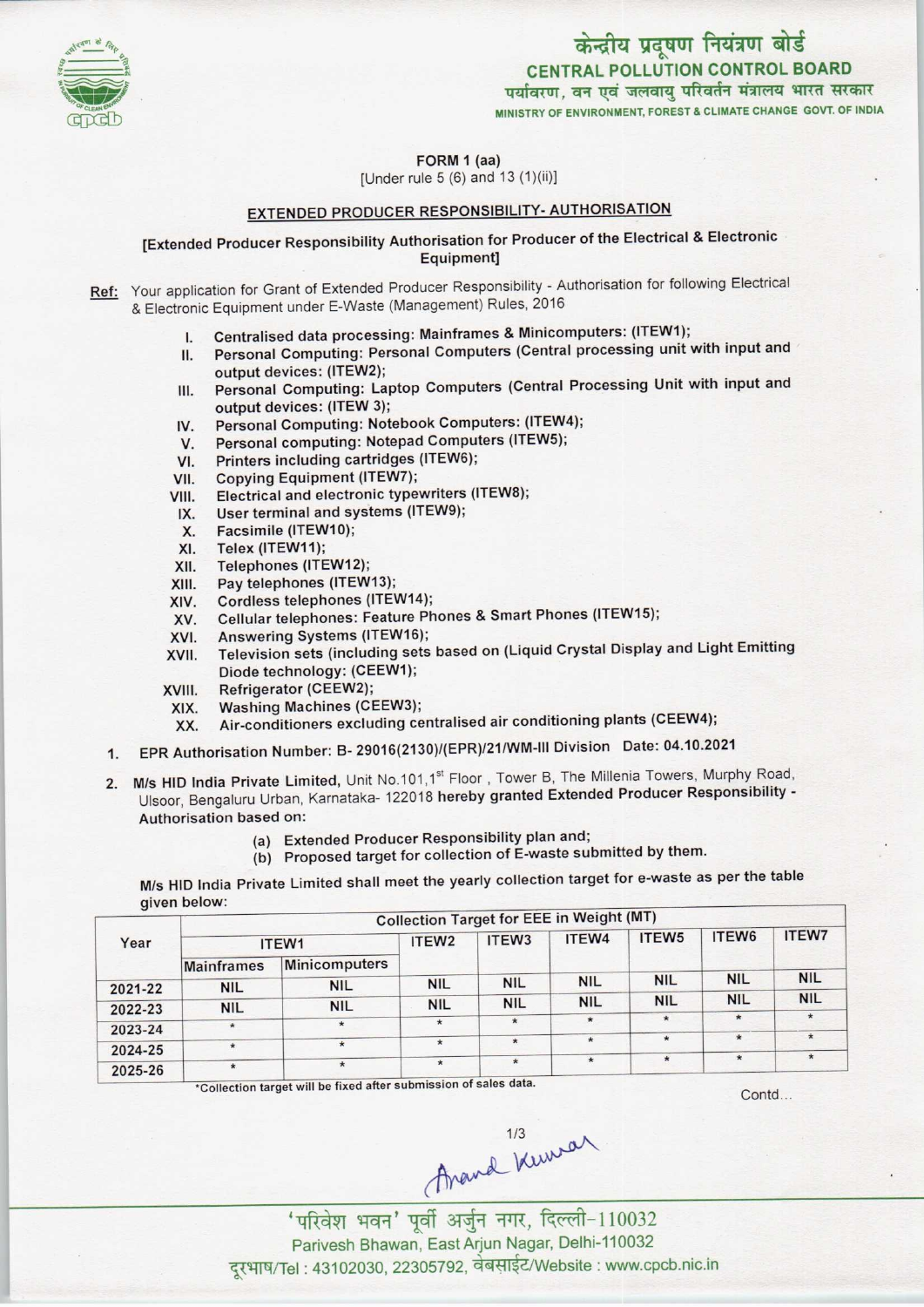

#### From pre page.....

| Year    | <b>Collection Target for EEE in Weight (MT)</b> |            |            |                    |            |                    |            |                          |                               |  |
|---------|-------------------------------------------------|------------|------------|--------------------|------------|--------------------|------------|--------------------------|-------------------------------|--|
|         | <b>ITEW8</b>                                    | ITEW9      | ITEW10     | ITEW <sub>11</sub> | ITEW12     | ITEW <sub>13</sub> | ITEW14     | ITEW <sub>15</sub>       |                               |  |
|         |                                                 |            |            |                    |            |                    |            | Feature<br><b>Phones</b> | <b>Smart</b><br><b>Phones</b> |  |
| 2021-22 | <b>NIL</b>                                      | <b>NIL</b> | <b>NIL</b> | <b>NIL</b>         | <b>NIL</b> | <b>NIL</b>         | <b>NIL</b> | <b>NIL</b>               | <b>NIL</b>                    |  |
| 2022-23 | <b>NIL</b>                                      | <b>NIL</b> | <b>NIL</b> | <b>NIL</b>         | <b>NIL</b> | <b>NIL</b>         | <b>NIL</b> | <b>NIL</b>               | <b>NIL</b>                    |  |
| 2023-24 | $\star$                                         | $\star$    | $\star$    | $\star$            | $\star$    | $\star$            | $\star$    | $\star$                  | $\star$                       |  |
| 2024-25 | $\star$                                         | $\star$    | $\star$    | $\star$            | $\star$    | $\star$            | $\star$    | $\star$                  | $\star$                       |  |
| 2025-26 | $\star$                                         | $\star$    | $\star$    | $\star$            | $\star$    | $\star$            | $\star$    | $\star$                  | $\star$                       |  |

\*Collection target will be fixed after submission of sales data.

| Year    |                    | <b>Collection Target for EEE in Weight (MT)</b> |                   |                   |            |  |  |  |
|---------|--------------------|-------------------------------------------------|-------------------|-------------------|------------|--|--|--|
|         | ITEW <sub>16</sub> | CEEW1                                           | CEEW <sub>2</sub> | CEEW <sub>3</sub> | CEEW4      |  |  |  |
| 2021-22 | <b>NIL</b>         | <b>NIL</b>                                      | <b>NIL</b>        | <b>NIL</b>        | <b>NIL</b> |  |  |  |
| 2022-23 | <b>NIL</b>         | <b>NIL</b>                                      | <b>NIL</b>        | <b>NIL</b>        | <b>NIL</b> |  |  |  |
| 2023-24 | $\star$            | $\star$                                         |                   | $\star$           | $\star$    |  |  |  |
| 2024-25 |                    | $\star$                                         | $\star$           |                   |            |  |  |  |
| 2025-26 | $\star$            | $\star$                                         | $\star$           | $\star$           | $\star$    |  |  |  |

\*Collection target will be fixed after submission of sales data.

### 3. The Authorisation shall be valid for a period of five (5) years from date of issue with following conditions:

- i. You shall strictly follow the approved Extended Producer Responsibility plan, a copy of which is enclosed herewith as Enclosure-I;
- ii. You shall ensure that collection mechanism or collection Centres are set up or designated as per the details given in the Extended Producer Responsibility plan and that shall be completed before the proposed dates if any in the EPR Plan (list of collection Centres and the toll free numbers for reverse logistics enclosed);
- iii. You shall ensure that all the collected e-waste is channelized to your PRO (M/s Vincular Testing Labs India Private Limited) and records shall be maintained at PRO, dismantler/recycler and your end;
- iv. You shall maintain records, in Form-2 of these Rules, of e-waste and make such records available for scrutiny by Central Pollution Control Board;
- v. You shall file annual returns in Form-3 to the Central Pollution Control Board on or before 30th day of June following the financial year to which that returns relates.
- vi. General Terms & Conditions of the Authorisation:
	- a.The authorisation shall comply with provisions of the Environment (Protection) Act, <sup>1986</sup> and the E-waste (Management) Rules,2016 made there under;
	- b.The authorisation or its renewal shall be produced for inspection at the request of an officer authorised by the Central Pollution Control Board;
	- c.Any change in the approved Extended Producer Responsibility plan should be informed to Central Pollution Control Board within 15 days on which decision shall be communicated by Central Pollution Control Board within sixty days;

Contd...

2/3<br>Anaud Kurran